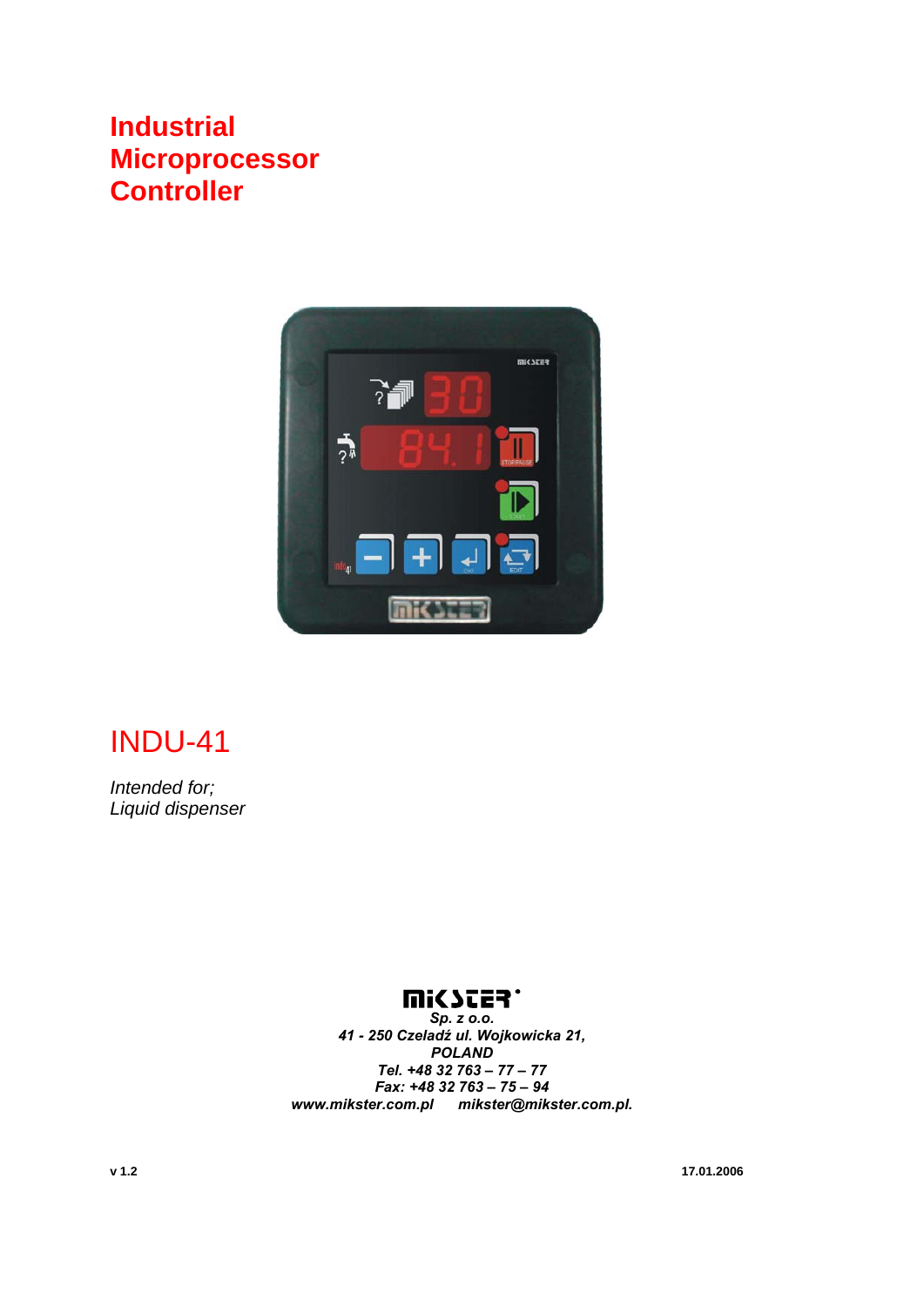# *LIST OF CONTENTS*

| What the controller is intended for and how it works? ___________________________ |                         |
|-----------------------------------------------------------------------------------|-------------------------|
|                                                                                   | $\overline{\mathbf{4}}$ |
|                                                                                   | $\overline{\mathbf{4}}$ |
|                                                                                   | $\overline{\mathbf{4}}$ |
|                                                                                   |                         |
| Info mode ___________________________________                                     | $-5$                    |
| Set-up __________________________________                                         | $-5$                    |
|                                                                                   |                         |
|                                                                                   |                         |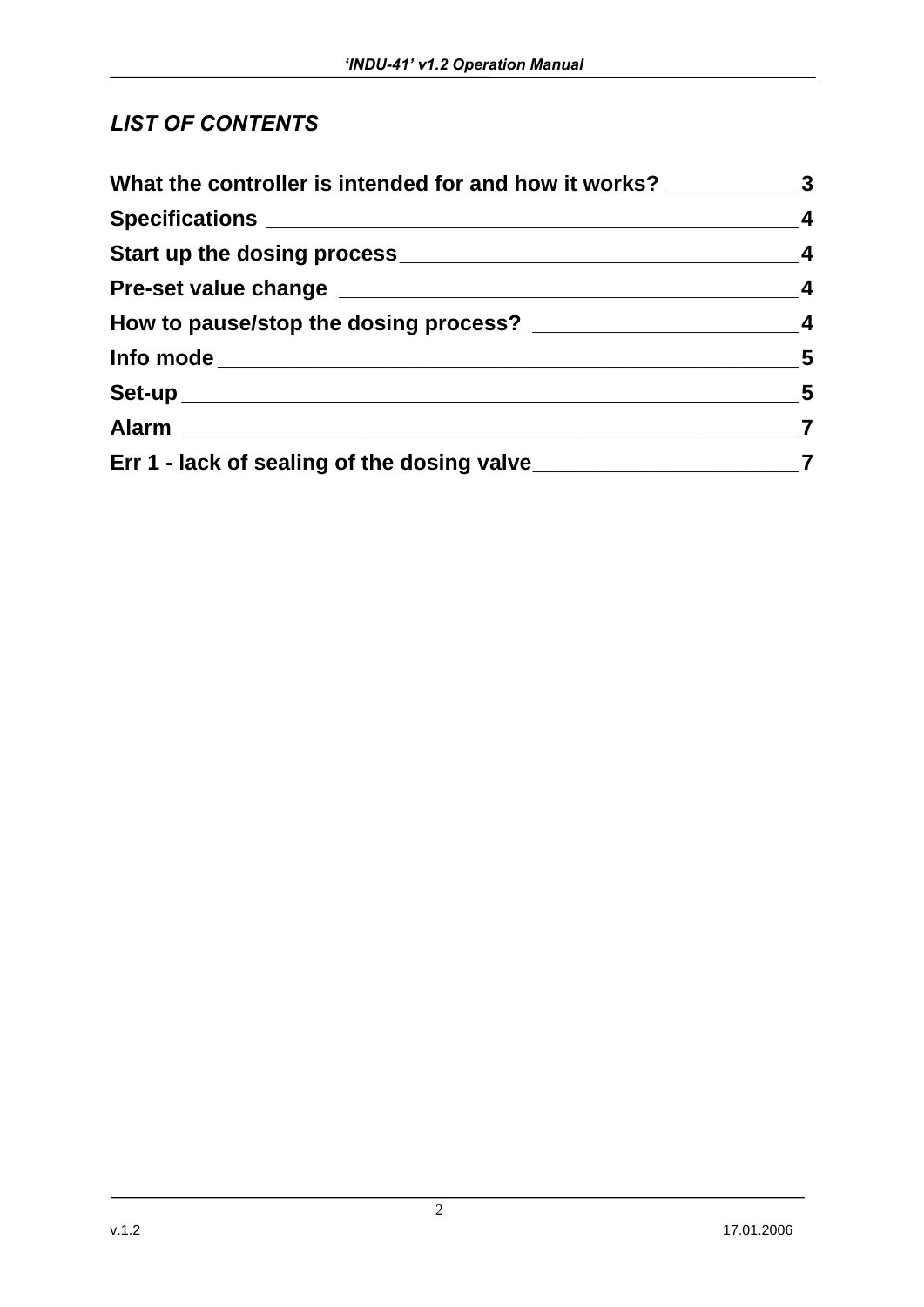# Program number micster Pre-set value  $\frac{1}{2}$

#### **What the controller is intended for and how it works?**

INDU41 controller is intended for dosing any quantities of any media. Special attention has been paid to ensure correct controller operation in most heavy environment conditions.

The controller is equipped with two relay outputs intended for operating the electrical valves:

- REL1 rough dosing
- REL2 precise dosing

One of the relay outputs (REL5) is activated after dosage process termination or in case of alarm condition appearance,

- and two inputs:
- pulse input
- dual state control input

The controller is able to dose the medium by means of one dosing valve. In such a case REL2 output (precise dosing) should be used and a Set-up facility set as follows:

3

- $-$  in F3 cell insert 0
- in F4 cell insert the value of advance (offset)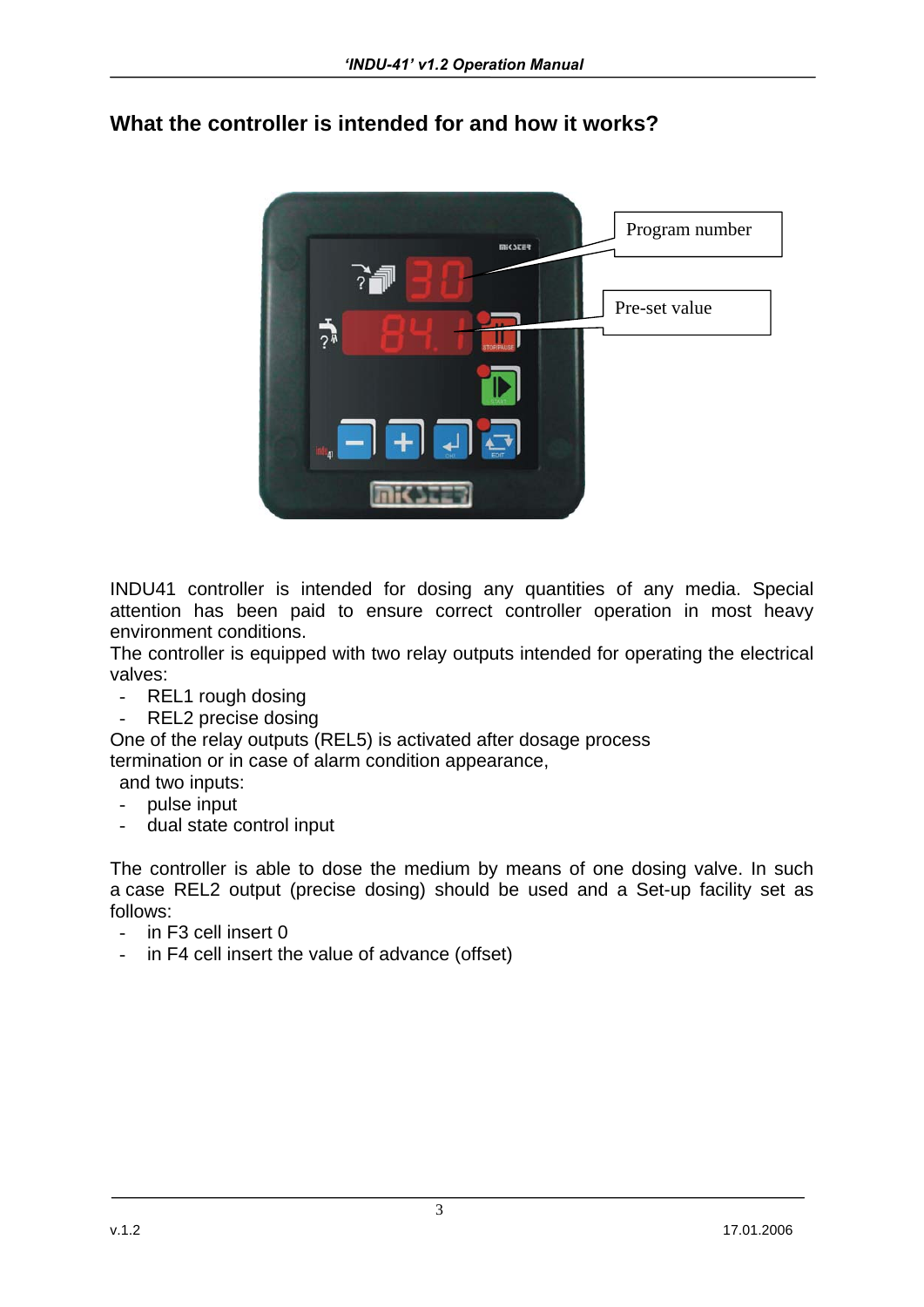# **Specifications**

| Display                            | LED $\frac{1}{2}$ " x 2 digits                          |  |  |
|------------------------------------|---------------------------------------------------------|--|--|
|                                    | LED $\frac{1}{2}$ " x 4 digits                          |  |  |
| Power supply                       | 230 VAC (optional: $24,110$ ) $\pm 10\%$                |  |  |
| Keyboard                           | 6 keys (micro switches)                                 |  |  |
| Dimensions of device 134x134x65 mm |                                                         |  |  |
| casing                             |                                                         |  |  |
| Assembling hole                    | 90x90 mm                                                |  |  |
| Inputs                             | dual state digital:                                     |  |  |
|                                    | Control input: on/off connection to device ground       |  |  |
|                                    | Pulse control input: on/off connection to device ground |  |  |
|                                    | (50 kHz max.)                                           |  |  |
|                                    | Max. contact resistance in ON state - 100 Ohm           |  |  |
|                                    | Min. contact resistance in OFF state - 10,000 Ohm       |  |  |
| <b>Outputs</b>                     | Two relay outputs - on/off contacts (250 VAC/8A)        |  |  |
| Protection degree                  | IP65 (at the frontal side)                              |  |  |
| Power consumption                  | 3W                                                      |  |  |
| Programming                        | 100 programs with ability to edit the pre-set values    |  |  |

### **Start up the dosing process**

 In order to have dosed an appropriate media quantity START key should be pressed. The proper program (0 .. 99) is then selected with keys PLUS/MINUS. START key repressing begins the media dosing process. In case if setting in the setup cell is F7=3 or 4, dosing will start as soon as proper level will be given to digital input. Therefore, remote controlled dosing is possible.

## **Pre-set value change**

 If there is a need to change the pre-set values EDIT key is used for this purpose. In order to allow the pre-set value change the editing access code should be entered. Then the edited program number should be selected (the upper display) and a number acknowledgement done with OK key and afterwards the pre-set values can be changed with PLUS/MINUS keys. Leaving the EDIT mode is performed after repressing EDIT key.

## **How to pause/stop the dosing process?**

 It is possible to pause/stop the dosing process at any time: Pause mode (single STOP/PAUSE key pressing) or permanent dosing interruption: STOP mode (repressing STOP/PAUSE key again). When the controller runs Pause mode (pulsating of LED near STOP/PAUSE key) return to the dosing process is performed with START key. When setting in the cell F7 is either 3 or 4, and controller is currently executing the dosing procedure, giving proper level to digital input will make the unit switch to the pause mode. If the same level is given once more, the dosing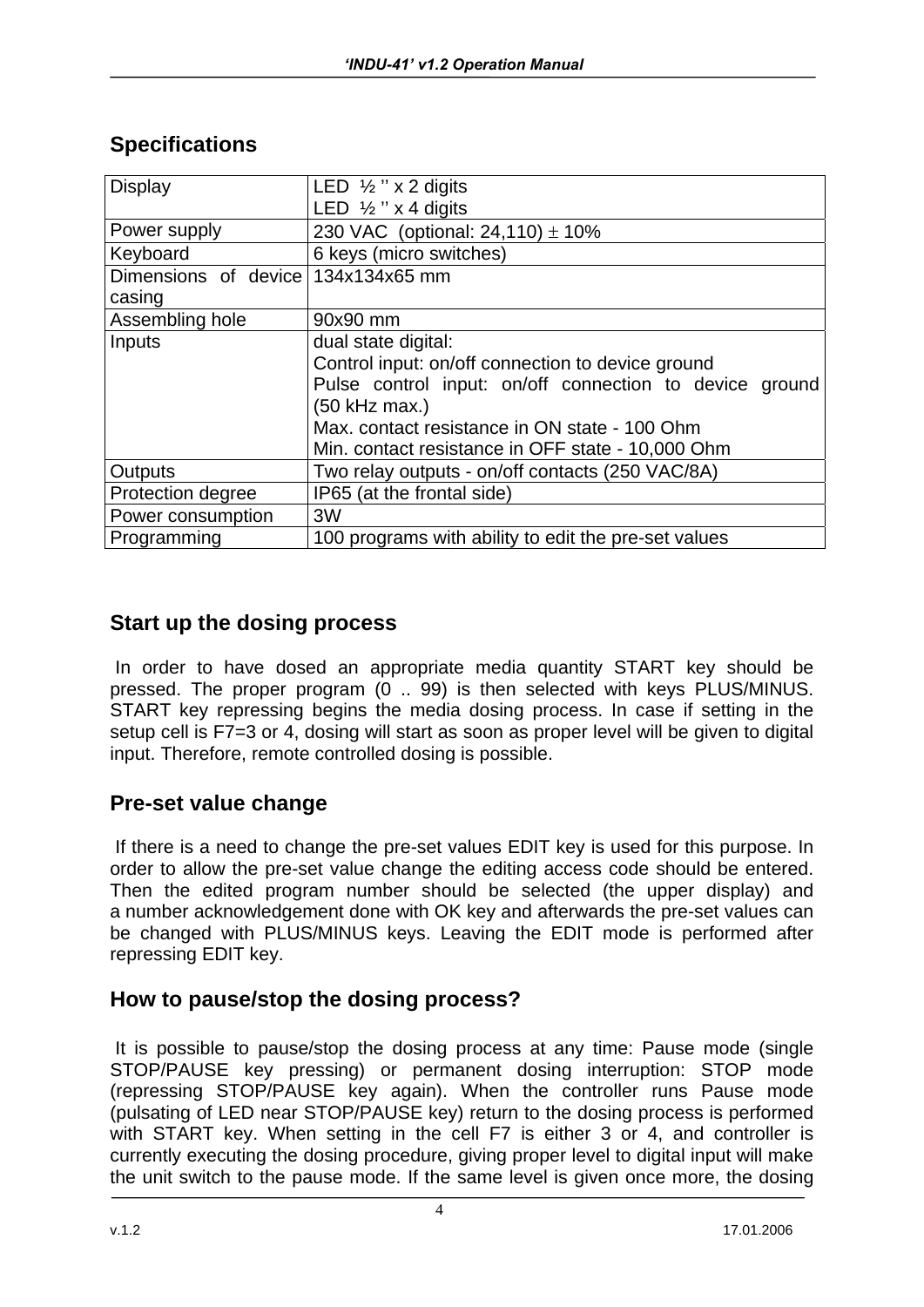will be continued. As soon as the dosing procedure is completed (STOP mode), confirm the level using the OK key.

#### **Info mode**

There is a possibility to obtain information about the current dosing process. If the process is under execution (START or PAUSE modes) pressing the MINUS key causes displaying of IF message together with information dependent on the values originally entered in Set-up F6 and F11cells. Info mode can be left with OK key or after 5 seconds the mode is left automatically.

#### **Set-up**

In order for the controller to enter SET-UP mode MINUS key should be pressed and hold down and then EDIT key pressed. Fx message appears then on the upper display, containing information on SET-UP cell number. The cell number can be changed with PLUS/MINUS keys. Entering the function of editing the selected cell is performed by pressing the OK key. Press EDIT key to leave the cell editing. SET-UP cell description:

| <b>Cell No</b>  | <b>Typical value</b> | description                                                                                                                                                                                                                               |
|-----------------|----------------------|-------------------------------------------------------------------------------------------------------------------------------------------------------------------------------------------------------------------------------------------|
| SF <sub>2</sub> | Typical value: 1     | decimal point position (0 - none; 1 - tenths; 2 -<br>hundredths; 3- thousandths)                                                                                                                                                          |
| SF <sub>3</sub> | Typical value: 0     | how many units before the pre-set value the<br>rough dosing is turn off                                                                                                                                                                   |
| SF4             | Typical value: 0     | how many pulses before the pre-set value the<br>precise dosing is turn off                                                                                                                                                                |
| SF <sub>5</sub> | Typical value: 0     | counting the units of the medium being dosed:<br>F5=0 - upwards until the pre-set value<br>F5=1 - downwards from the pre-set value<br>until 0                                                                                             |
| SF <sub>6</sub> | Typical value: 0     | number of units, which cause the alarm 1 after<br>the count-down being done:<br>a valve lack of sealing<br>F6=0 - alarm 1 is turn off<br>F6=(1  9999) - number of units, which cause<br>the alarm 1 after the count-<br>down being done   |
| SF7             | Typical value: 0     | control input configuration:<br>F7=0 - alarm 2 turn off<br>$F7=1$ - alarm 2 when the input is ON<br>F7=2 - alarm 2 when the input is OFF<br>F7=3 - dosing start when digital input is ON<br>F7=4 - dosing start when digital input is OFF |
| SF <sub>8</sub> | Typical value: 0     | access code to EDIT mode (program pre-set<br>value change)                                                                                                                                                                                |
| SF <sub>9</sub> | Typical value: 0     | access code to SET-UP mode                                                                                                                                                                                                                |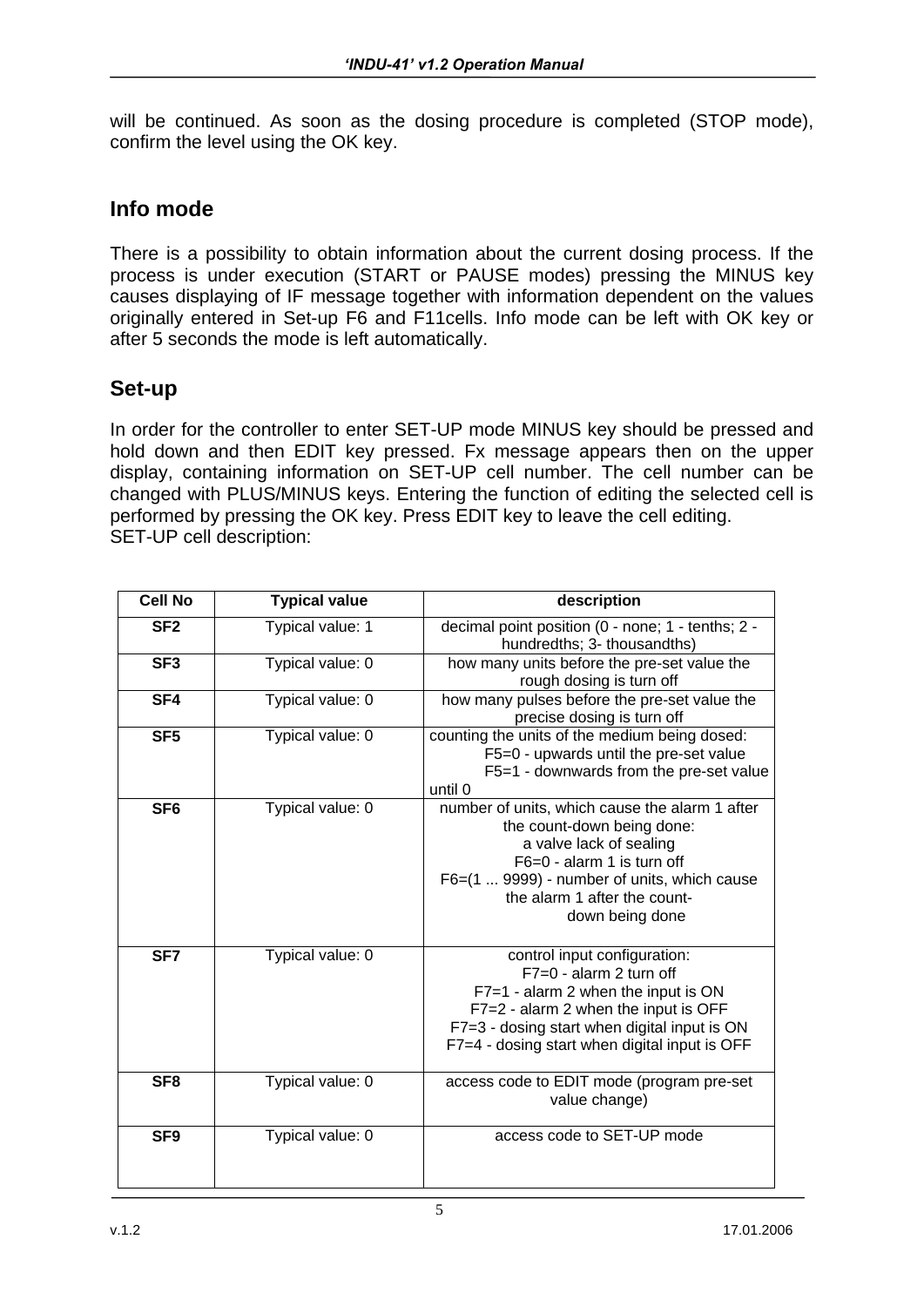| <b>SF10</b> | Typical value: 0     | kind of information displayed in START/PAUSE<br>modes<br>F10=0 - depending on contents of F6 cell<br>if F6=0: how many units remains to termination<br>of the dosing<br>if F6=1: how many units have been already<br>dosed<br>F10=1 - pre-set value                                                                                                                                                                                                                                                                                                                                                                           |
|-------------|----------------------|-------------------------------------------------------------------------------------------------------------------------------------------------------------------------------------------------------------------------------------------------------------------------------------------------------------------------------------------------------------------------------------------------------------------------------------------------------------------------------------------------------------------------------------------------------------------------------------------------------------------------------|
| <b>SF11</b> | Typical value: 1     | (0/1) internal sound signalling OFF/ON media<br>quantity corresponding to one pulse                                                                                                                                                                                                                                                                                                                                                                                                                                                                                                                                           |
| <b>SF12</b> | Typical value: 0.250 | the medium value corresponding to 1 impulse.<br>This value must correspond to the factory data of<br>the liquid flow counter.<br>Example: if the producer ensures 4 impulses for<br>1 liter the value 1 liter / 4 impulses = $0.250$<br>should be entered to the F11 cell. The sequence<br>of entering is as follows: at first a whole number<br>("0" in the example) should be entered and the<br>OK key pressed, then a fractional part ("250" in<br>the example) should be entered and the OK key<br>pressed for the confirmation. Increasing and<br>decreasing of the entered values can be done by<br>PLUS / MINUS keys. |
| <b>SF13</b> | Typical value 5      | Maximum permissible time between pulses,<br>set in seconds 099.<br>Note: When SF13 cell value set as 0 the control<br>is switched OFF.<br>Example:<br>Protection against uncontrolled water overflow,<br>checking the correctness of cable connections.<br>If during an operation the controller is not getting<br>impulse at the given time, SF13 proceeds into<br>Err 3 mode closing the valve and activating<br>simultaneously an alarm.                                                                                                                                                                                   |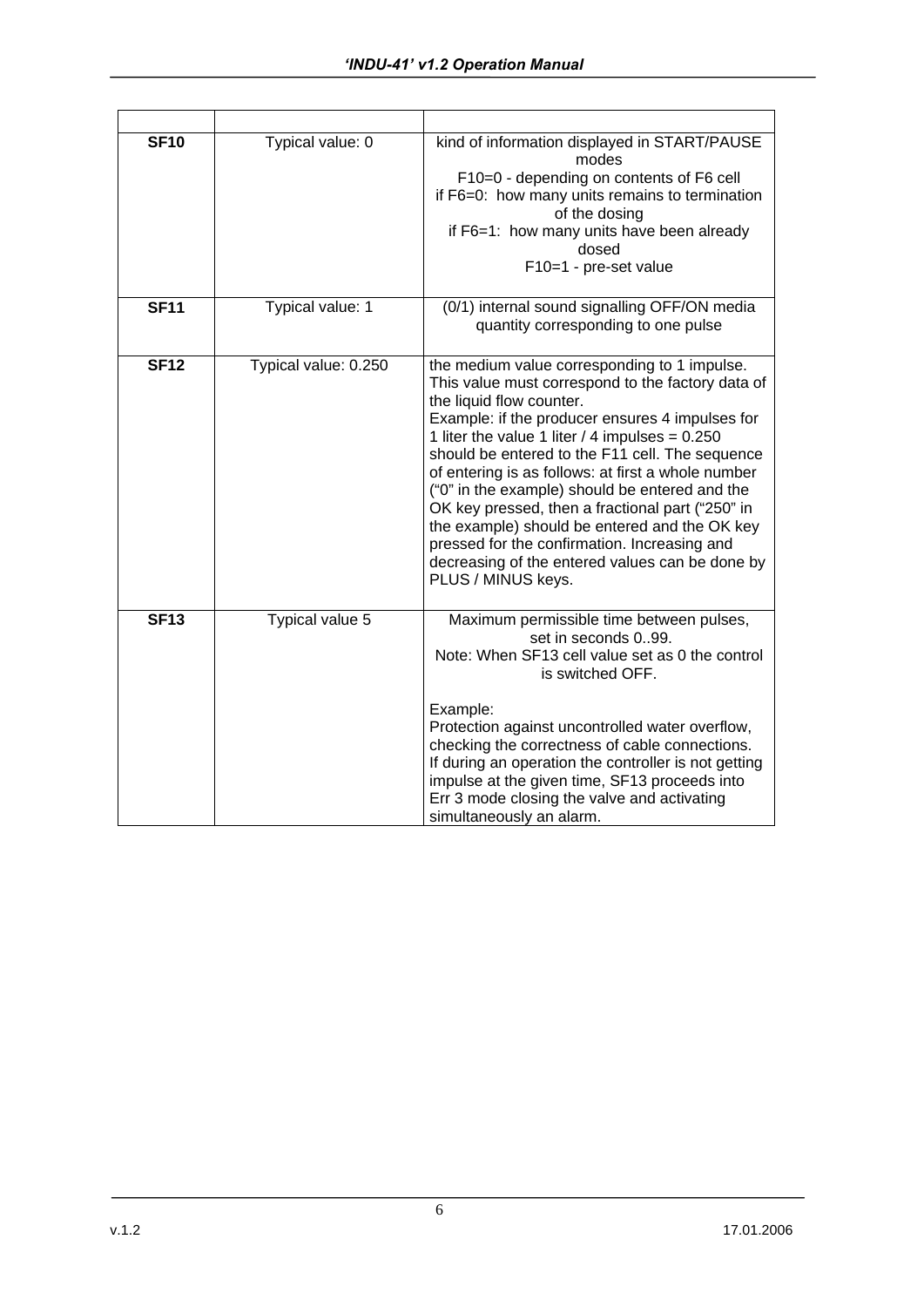# **Alarm**

- Err 1 lack of sealing of the dosing valve
- Err 2 lack of acknowledgement from the control input
- Err 3 lack of impulses

The controller is provided with valve sealing control function. Alarm signal appears if the medium volume increases by the number of units pre-set in SET-UP while the controller is in STOP mode (the valves are closed).

 Alarm arrival should be acknowledged with OK key. If emergency reasons will not be eliminated the controller will generate the alarm signal again.

Alarm event service configuration is contained in SET-UP cells F6 and F7.

### **Information about software version**

In order to show the software current version it is necessary to press and hold MINUS key and then press PLUS key. In order to leave press OK.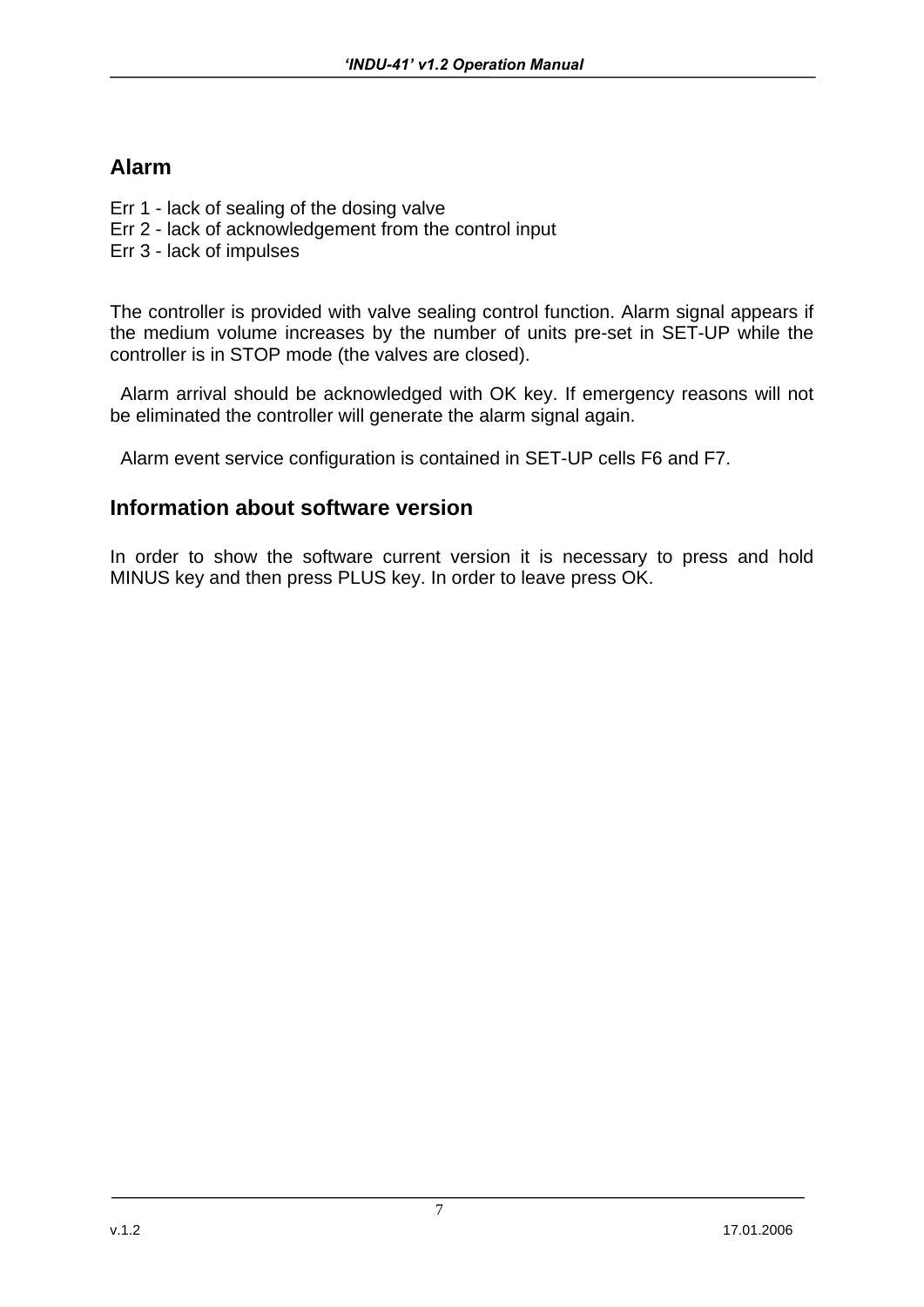#### **Notes**